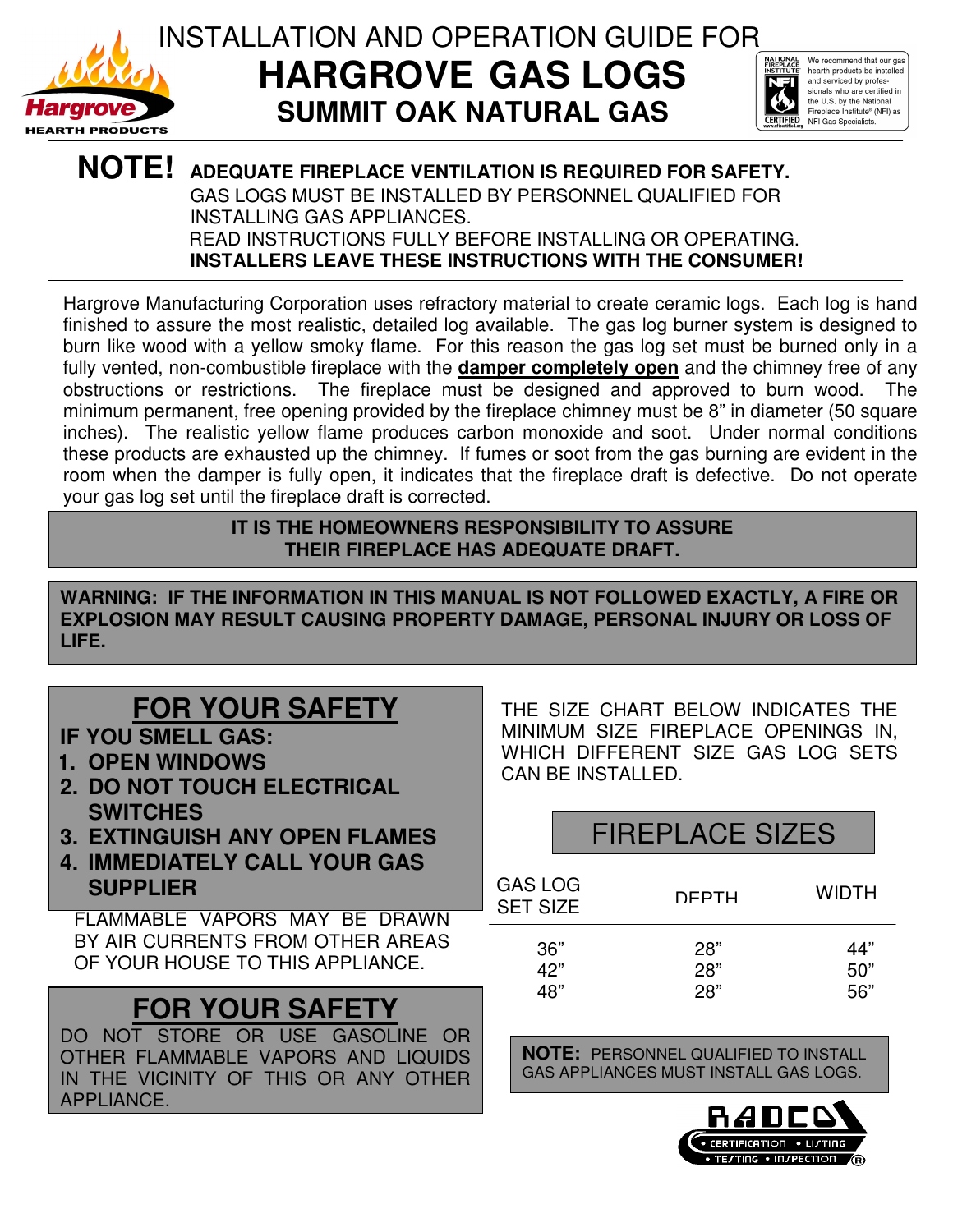### **GENERAL INFORMATION**

#### **DO NOT USE A NATURAL GAS SET FOR PROPANE OR A PROPANE SET FOR NATURAL GAS. WHEN USING PROPANE (LPG) GAS AN AUTOMATIC PILOT SYSTEM MUST BE INSTALLED.**

- 1. There are many different local codes for gas fire logs. The installation of this set must conform with local codes or, in the absence of local codes, to the National Fuel Gas Code ANSI Z223.1 1999.
- 2. This log set is designed for use with natural gas. Specific orifices are included for this appliance; failure to use the orifices may cause property damage, personal injury or loss of life and will void the manufacturer's warranty.
- 3. When glass fireplace doors are used, always operate gas log set with the doors fully open to allow for proper combustion air.
- 4. A fire screen must be in place when the log set is in use.
- 5. The appliance and its individual shut off valve must be disconnected from the gas supply piping system at test pressures in excess of  $\frac{1}{2}$  psig. The appliance must be isolated from the gas supply piping system by closing its individual manual shut off valve during any pressure testing of gas supply system at test pressures equal to or less than ½ psig.
- 6. Minimum inlet supply pressure for Natural Gas is 7" water column. Maximum inlet supply pressure for Natural Gas is 10.5" water column.
- 7. After burning, the logs become fragile and should not be handled. Knocking or rubbing logs can cause concrete to crumble and is not covered under the warranty.
- 8. Use a soft, dry paintbrush for periodic dusting of the gas fire logs.
- 9. **Do not burn wood with this set.**

## **PARTS LIST**

Remove all the parts from the shipping container. Your set includes the following parts:

| <b>Description</b>                     | 36" Sets         | 42" – 48" Sets                                                        |  |
|----------------------------------------|------------------|-----------------------------------------------------------------------|--|
| 1. Pedestal Grate                      | $BPG - 30$       | $BPG - 36$                                                            |  |
| 2. Ember Burner                        | $EB - 26$        | $EB - 31$                                                             |  |
| 3. Secondary Burner                    | $BB - 27$        | $BB - 27$                                                             |  |
| 4. Silica Sand                         | $SD-10(2)$       | $SD-10(2)$                                                            |  |
| 5. Fire Embers                         | EM(2)            | EM(2)                                                                 |  |
| 6. Aluminum Connector                  | 1AC-18           | 1AC-18                                                                |  |
| 7. Fire Logs                           |                  | *Number of logs are determined by the set size. Logs not illustrated. |  |
| 8. Volcanic Cinders                    | VC               | VC                                                                    |  |
| 9. 1/2" Black Cap                      | CAP-8            | CAP-8                                                                 |  |
| 10. Standard Elbow                     | $50 - 8 - 8$     | $50 - 8 - 8$                                                          |  |
| 11. Mounting Brackets<br>for $BB - 27$ | $BB - BR$        | $BB - BR$                                                             |  |
| 12. Orifice for $BB - 27$              | $PPH - 2 \#27$   | $PPH - 2 \#27$                                                        |  |
| 13. Brass Holder for<br>$PPH - 2$      | 49-6-6Z2         | 49-6-6Z2                                                              |  |
| 14. EB Orifice                         | 28-8-6 #K        | 28-8-6 #5/16                                                          |  |
| 15. 3-Way Brass Fitting                | $58 - 8 - 6 - 6$ | $58 - 8 - 6 - 6$                                                      |  |
| 16. Aluminum Connector                 |                  |                                                                       |  |
| for gas supply to $BB - 27$            | AC-SU36          | AC-SU48                                                               |  |

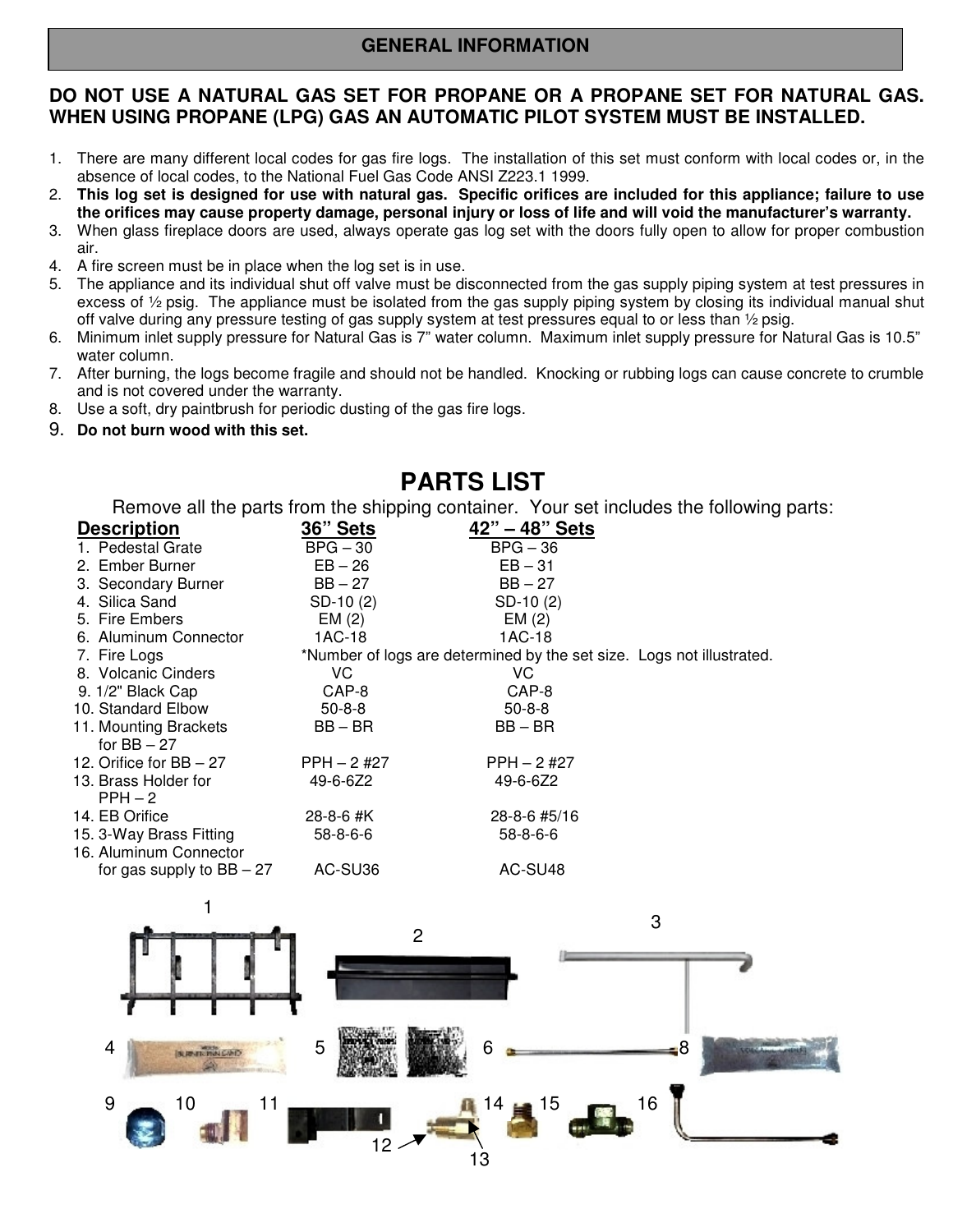## **UNIT ASSEMBLY**

- 1. Turn gas **off**.
- 2. Remove old log lighter, ashes, and other material from the firebox.
- 3. Center the **ember burner** on the fireplace floor with the burner pipe completely visible from the front. For best results, the ember burner should be directly under the flue opening with a minimum of 4" from the front edge of the ember burner to the fireplace opening.

#### **\*Assure that all fittings do not leak by using pipe joint compound on all the threads of the parts.**

- 4. Attach the 1/2" Black Cap (Item 9) to the Ember Burner on the opposite side of the inlet gas supply.
- 5. Attach the 3 Way Fitting (Item 15) to the end of the Ember Burner on the inlet gas supply side.

## **See Figure 1**

6. Attach the BB – BR brackets (Item 11) to the rear pedestals on the BPG grate (Item 1) using the #10 x 32 x 2" screws (not illustrated).

## **See Figure 2**

7. Place the  $BB - 27$  burner (Item 3) on the  $BB -$ BR brackets so the threaded weld studs align into the slots. Connect the BB – 27 burner to the BB – BR brackets with the provided  $#8 \times 32$ nuts. Connect the BB – 27 burner to the 3 – way fitting using the 90 degree aluminum connector (Item 16). **See Figure 3**



## **GAS CONNECTION**

- 1. The gas supply line should be 1/2" inside diameter (ID) up to 30 feet.
- 2. Use the 1AC 18 (Item 6) to connect the gas supply to the ember burner. When bending the aluminum tubing use proper bending procedures to avoid kinking the tube. (If a safety pilot control is used follow the instructions included for connecting the gas to the pilot control) \*Do not use flexible gas connections with this appliance. Flexible connectors may cause undue noise issues.
- 3. Check all connections for leaks using a soapy water solution.
- 4. Damper must remain fully open during operation. Place a lighted match next to the burner pipe. Do not hold the match in your hand while lighting the gas. Turn the gas supply on slowly until the gas ignites. Check the flame for even distribution, flame height, and gas pressure. After checking the flame, turn off the fire. (Turn the gas valve to the **off** position to turn the fire off.) Do not close the damper until all the flames have died. Keep the glass doors fully open during all burning.